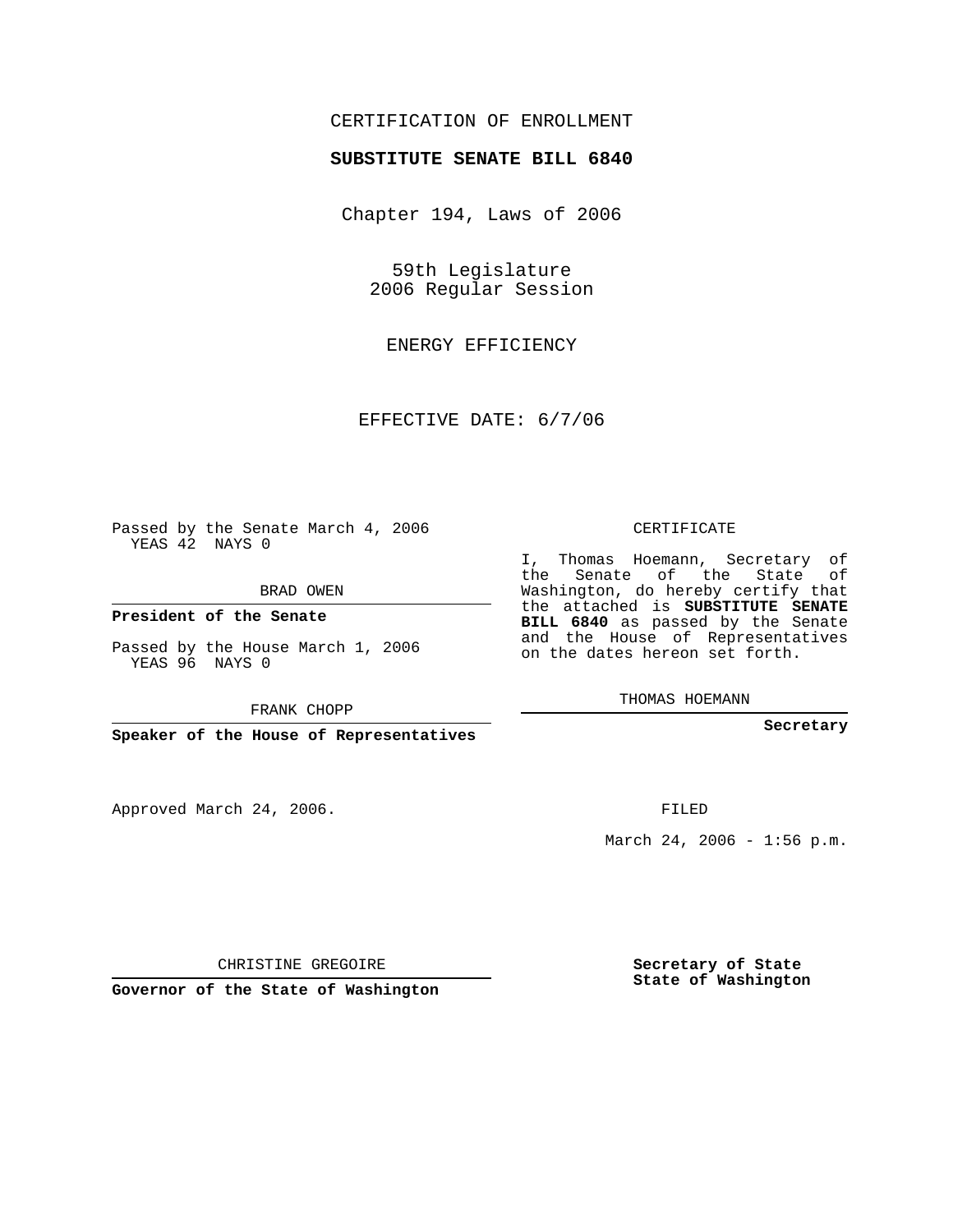## **SUBSTITUTE SENATE BILL 6840** \_\_\_\_\_\_\_\_\_\_\_\_\_\_\_\_\_\_\_\_\_\_\_\_\_\_\_\_\_\_\_\_\_\_\_\_\_\_\_\_\_\_\_\_\_

\_\_\_\_\_\_\_\_\_\_\_\_\_\_\_\_\_\_\_\_\_\_\_\_\_\_\_\_\_\_\_\_\_\_\_\_\_\_\_\_\_\_\_\_\_

AS AMENDED BY THE HOUSE

Passed Legislature - 2006 Regular Session

**State of Washington 59th Legislature 2006 Regular Session By** Senate Committee on Water, Energy & Environment (originally sponsored by Senators Morton and Poulsen)

READ FIRST TIME 02/03/06.

 AN ACT Relating to energy efficiency; and amending RCW 19.260.020, 19.260.030, 19.260.040, and 19.260.050.

BE IT ENACTED BY THE LEGISLATURE OF THE STATE OF WASHINGTON:

 **Sec. 1.** RCW 19.260.020 and 2005 c 298 s 2 are each amended to read as follows:

 The definitions in this section apply throughout this chapter unless the context clearly requires otherwise.

 (1) "Automatic commercial ice cube machine" means a factory-made assembly, not necessarily shipped in one package, consisting of a condensing unit and ice-making section operating as an integrated unit with means for making and harvesting ice cubes. It may also include integrated components for storing or dispensing ice, or both.

 (2) "Ballast" means a device used with an electric discharge lamp to obtain necessary circuit conditions, such as voltage, current, and waveform, for starting and operating the lamp.

 (3) "Commercial clothes washer" means a soft mount horizontal or vertical-axis clothes washer that: (a) Has a clothes container compartment no greater than 3.5 cubic feet in the case of a horizontal-axis product or no greater than 4.0 cubic feet in the case of a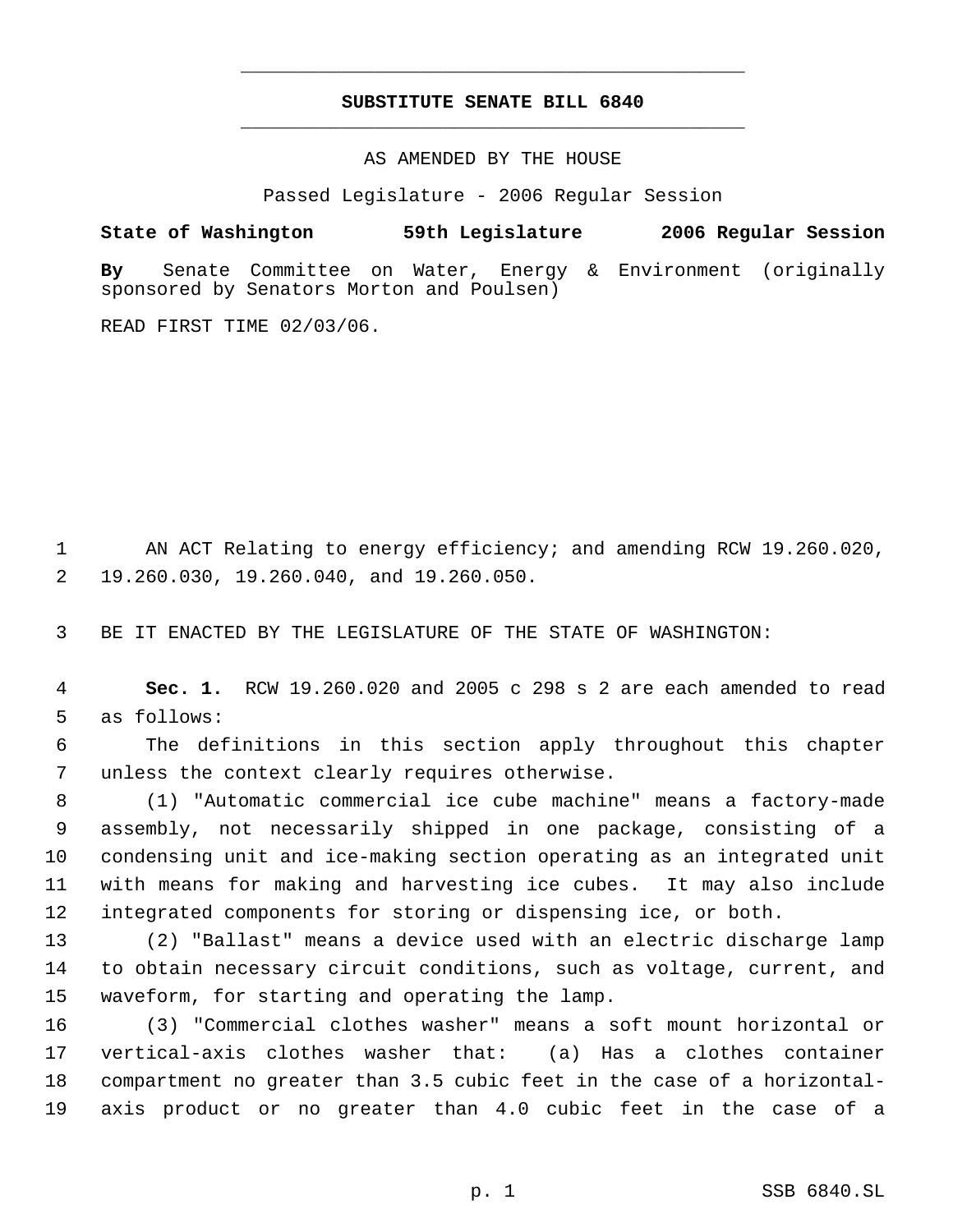vertical-axis product; and (b) is designed for use by more than one household, such as in multifamily housing, apartments, or coin laundries.

 (4) "Commercial prerinse spray valve" means a handheld device designed and marketed for use with commercial dishwashing and warewashing equipment and that sprays water on dishes, flatware, and other food service items for the purpose of removing food residue prior to their cleaning.

 (5)(a) "Commercial refrigerators and freezers" means refrigerators, freezers, or refrigerator-freezers designed for use by commercial or institutional facilities for the purpose of storing or merchandising food products, beverages, or ice at specified temperatures that: (i) Incorporate most components involved in the vapor-compression cycle and the refrigerated compartment in a single cabinet; and (ii) may be configured with either solid or transparent doors as a reach-in cabinet, pass-through cabinet, roll-in cabinet, or roll-through cabinet.

 (b) "Commercial refrigerators and freezers" does not include: (i) Products with 85 cubic feet or more of internal volume; (ii) walk-in refrigerators or freezers; (iii) consumer products that are federally regulated pursuant to 42 U.S.C. Sec. 6291 et seq.; (iv) products without doors; or (v) freezers specifically designed for ice cream.

 (6) "Compensation" means money or any other valuable thing, regardless of form, received or to be received by a person for services rendered.

 (7) "Department" means the department of community, trade, and economic development.

 (8) "High-intensity discharge lamp" means a lamp in which light is produced by the passage of an electric current through a vapor or gas, and in which the light-producing arc is stabilized by bulb wall temperature and the arc tube has a bulb wall loading in excess of three watts per square centimeter.

 (9) (("Illuminated exit sign" means an internally illuminated sign that is designed to be permanently fixed in place to identify a building exit and consists of an electrically powered integral light source that illuminates the legend "EXIT" and any directional indicators and provides contrast between the legend, any directional 38 indicators, and the background.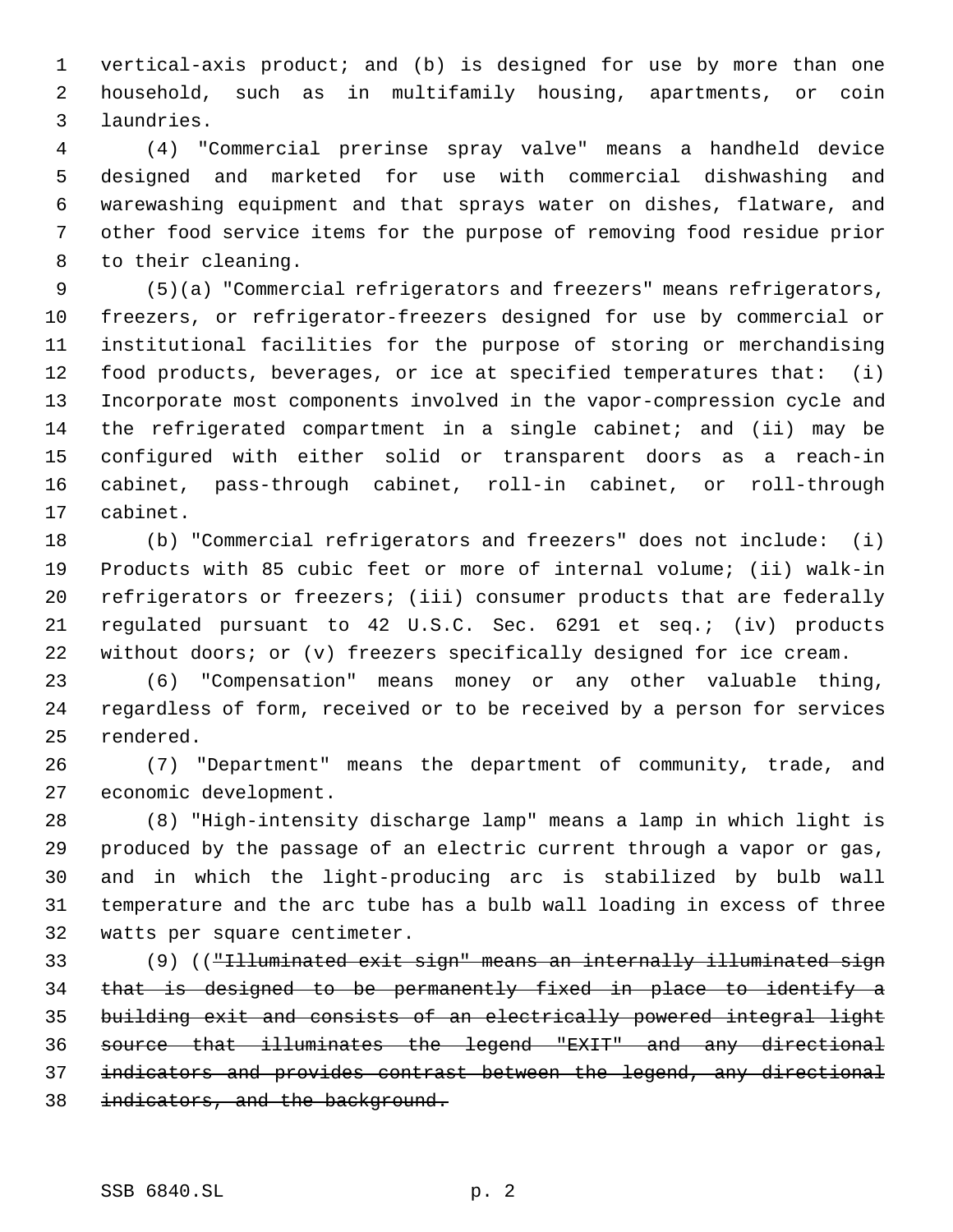(10)(a) "Low-voltage dry-type distribution transformer" means a 2 distribution transformer that: (i) Has an input voltage of 600 volts 3 or less; (ii) is air cooled; (iii) does not use oil as a coolant; and (iv) is rated for operation at a frequency of 60 hertz.

 (b) "Low-voltage dry-type transformer" does not include: (i) Transformers with multiple voltage taps, with the highest voltage tap 7 equaling at least twenty percent more than the lowest voltage tap; or 8 (ii) transformers, such as those commonly known as drive transformers, rectifier transformers, auto transformers, uninterruptible power system transformers, impedance transformers, regulating transformers, sealed and nonventilating transformers, machine tool transformers, welding 12 transformers, grounding transformers, or testing transformers, that are designed to be used in a special purpose application and are unlikely 14 to be used in general purpose applications.

 $(11)$ ) "Metal halide lamp" means a high-intensity discharge lamp in which the major portion of the light is produced by radiation of metal halides and their products of dissociation, possibly in combination with metallic vapors.

19  $((+12))$   $(10)$  "Metal halide lamp fixture" means a light fixture designed to be operated with a metal halide lamp and a ballast for a metal halide lamp.

 ( $(\overline{+13})$ )  $\underline{11}$  "Pass-through cabinet" means a commercial refrigerator or freezer with hinged or sliding doors on both the front and rear of the unit.

 (( $(14)$ )) (12) "Probe-start metal halide ballast" means a ballast used to operate metal halide lamps which does not contain an igniter and which instead starts lamps by using a third starting electrode "probe" in the arc tube.

29  $((+15))$  (13) "Reach-in cabinet" means a commercial refrigerator or freezer with hinged or sliding doors or lids, but does not include roll-in or roll-through cabinets or pass-through cabinets.

 (( $(16)$ )) (14)(a) "Roll-in cabinet" means a commercial refrigerator or freezer with hinged or sliding doors that allow wheeled racks of product to be rolled into the unit.

 (b) "Roll-through cabinet" means a commercial refrigerator or freezer with hinged or sliding doors on two sides of the cabinet that allow wheeled racks of product to be rolled through the unit.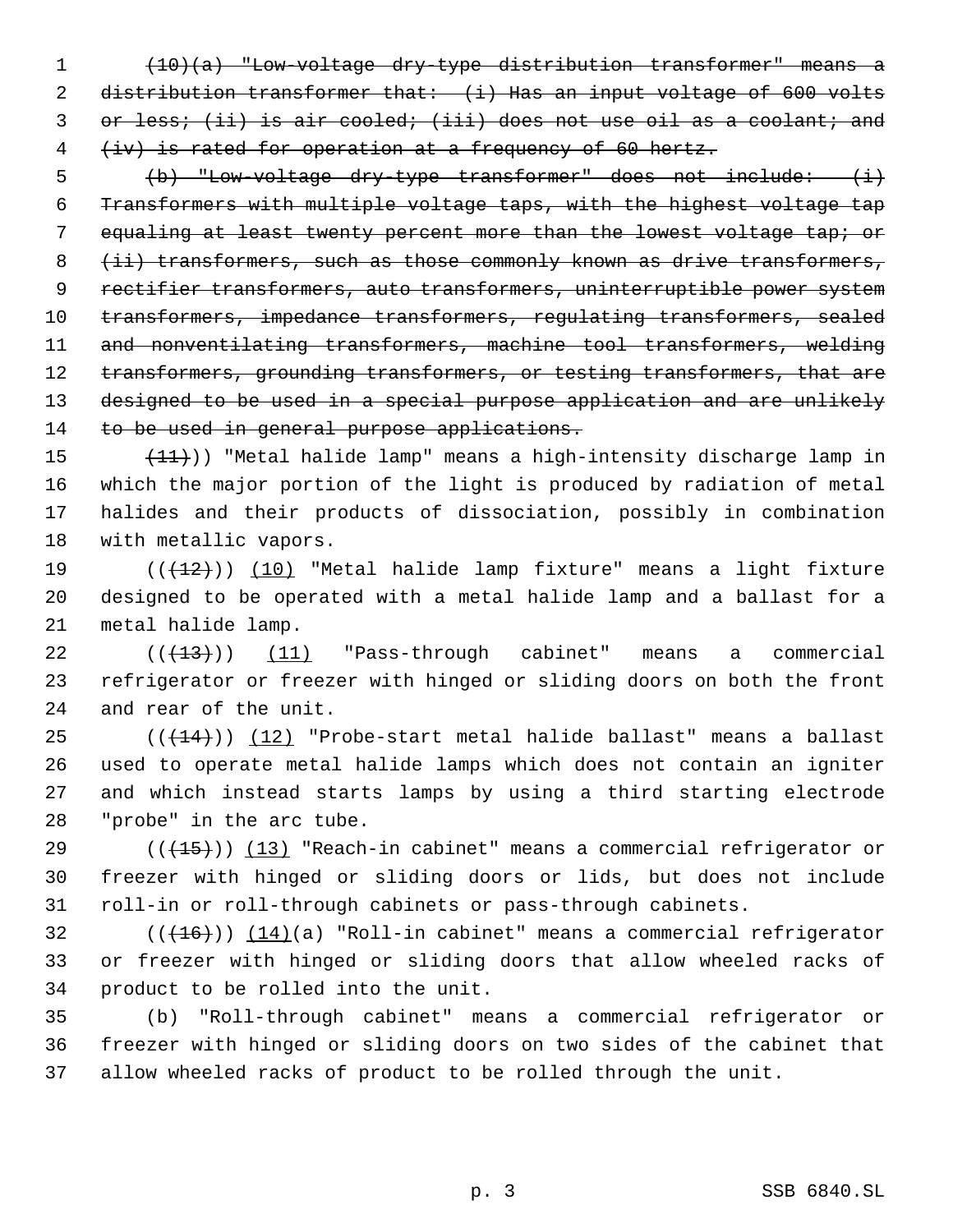( $(\frac{17}{17})$ )  $(15)(a)$  "Single-voltage external AC to DC power supply" means a device that: (i) Is designed to convert line voltage alternating current input into lower voltage direct current output; (ii) is able to convert to only one DC output voltage at a time; (iii) is sold with, or intended to be used with, a separate end-use product that constitutes the primary power load; (iv) is contained within a separate physical enclosure from the end-use product; (v) is connected to the end-use product via a removable or hard-wired male/female electrical connection, cable, cord, or other wiring; and (vi) has a nameplate output power less than or equal to 250 watts.

 (b) "Single-voltage external AC to DC power supply" does not include: (i) Products with batteries or battery packs that physically attach directly to the power supply unit; (ii) products with a battery chemistry or type selector switch and indicator light; or (iii) products with a battery chemistry or type selector switch and a state of charge meter.

17 (( $(18)$ )) (16) "State-regulated incandescent reflector lamp" means a lamp that is not colored or designed for rough or vibration service applications, that has an inner reflective coating on the outer bulb to direct the light, an E26 medium screw base, and a rated voltage or voltage range that lies at least partially within 115 to 130 volts, and that falls into one of the following categories:

 (a) A bulged reflector or elliptical reflector bulb shape and which has a diameter which equals or exceeds 2.25 inches;

 (b) A reflector, parabolic aluminized reflector, or similar bulb shape and which has a diameter of 2.25 to 2.75 inches.

27 (((19) "Torchiere" means a portable electric lighting fixture with a reflective bowl that directs light upward onto a ceiling so as to produce indirect illumination on the surfaces below. "Torchiere" may include downward directed lamps in addition to the upward, indirect illumination.

 (20) "Traffic signal module" means a standard (a) 8-inch or 200 mm or (b) 12-inch or 300 mm traffic signal indication, consisting of a 34 light source, a lens, and all other parts necessary for operation.

 $(21)$ )  $(17)$  "Transformer" means a device consisting of two or more coils of insulated wire and that is designed to transfer alternating current by electromagnetic induction from one coil to another to change the original voltage or current value.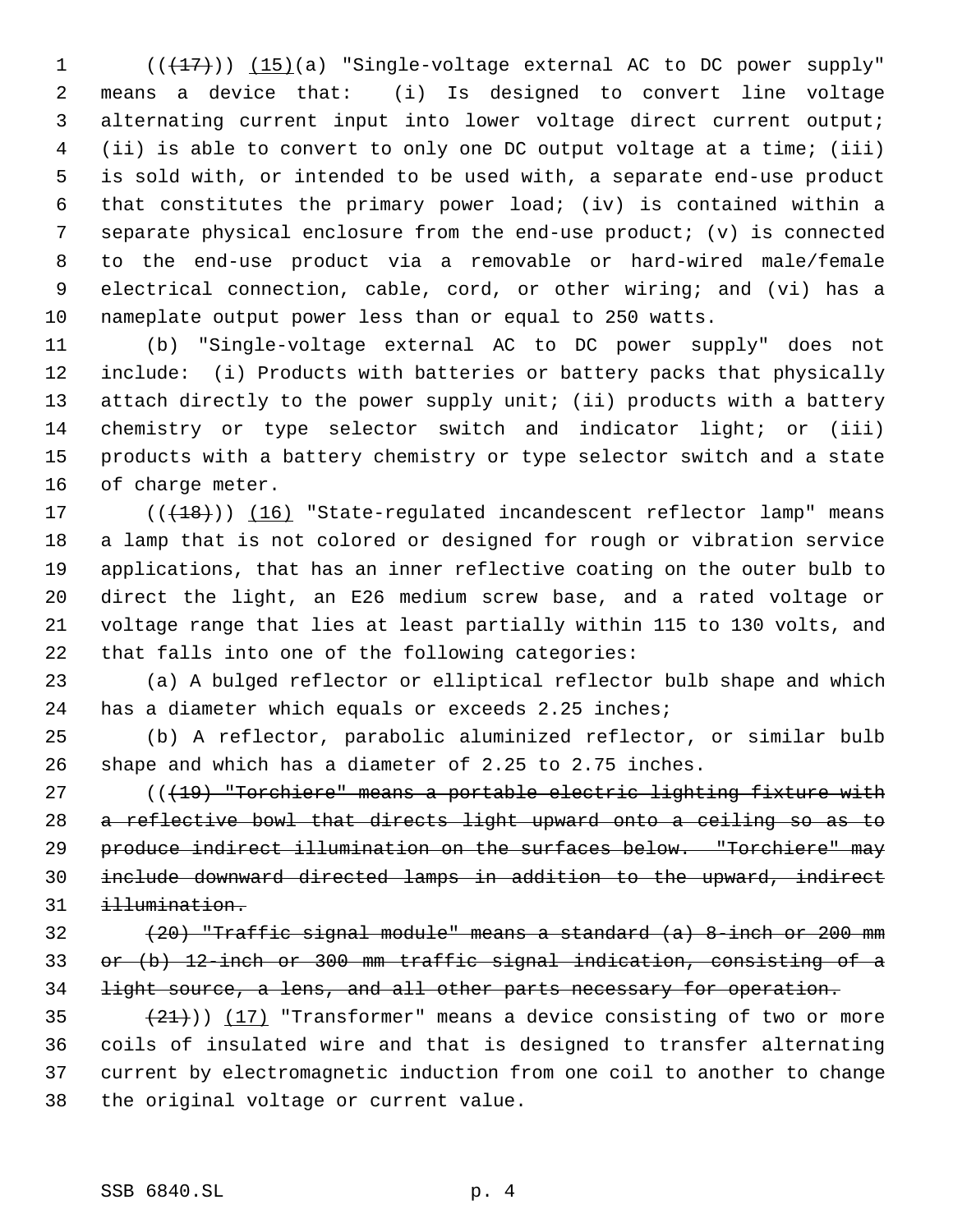$((22))$   $(18)(a)$  "Unit heater" means a self-contained, vented fan- type commercial space heater that uses natural gas or propane, and that is designed to be installed without ducts within a heated space.

 (b) "Unit heater" does not include any products covered by federal standards established pursuant to 42 U.S.C. Sec. 6291 et seq. or any product that is a direct vent, forced flue heater with a sealed combustion burner.

 **Sec. 2.** RCW 19.260.030 and 2005 c 298 s 3 are each amended to read as follows:

 (1) This chapter applies to the following types of new products sold, offered for sale, or installed in the state: (a) Automatic commercial ice cube machines; (b) commercial clothes washers; (c) commercial prerinse spray valves; (d) commercial refrigerators and 14 freezers; (e) ((illuminated exit signs; (f) low-voltage dry-type 15 distribution transformers;  $(g)$ ) metal halide lamp fixtures;  $((h))$ 16 (f) single-voltage external AC to DC power supplies;  $((+i+))$  (q) state-17 regulated incandescent reflector lamps;  $((\dagger j)$  torchieres;  $(k)$  traffic 18 signal modules;)) and  $((+1))$  (h) unit heaters. This chapter applies equally to products whether they are sold, offered for sale, or installed as a stand-alone product or as a component of another product.

 (2) This chapter does not apply to (a) new products manufactured in the state and sold outside the state, (b) new products manufactured outside the state and sold at wholesale inside the state for final retail sale and installation outside the state, (c) products installed 26 in mobile manufactured homes at the time of construction( $(\{\frac{1}{r}\})_L$  or (d) products designed expressly for installation and use in recreational vehicles.

 **Sec. 3.** RCW 19.260.040 and 2005 c 298 s 4 are each amended to read as follows:

 The legislature establishes the following minimum efficiency standards for the types of new products set forth in RCW 19.260.030.

 (1)(a) Automatic commercial ice cube machines must have daily energy use and daily water use no greater than the applicable values in the following table: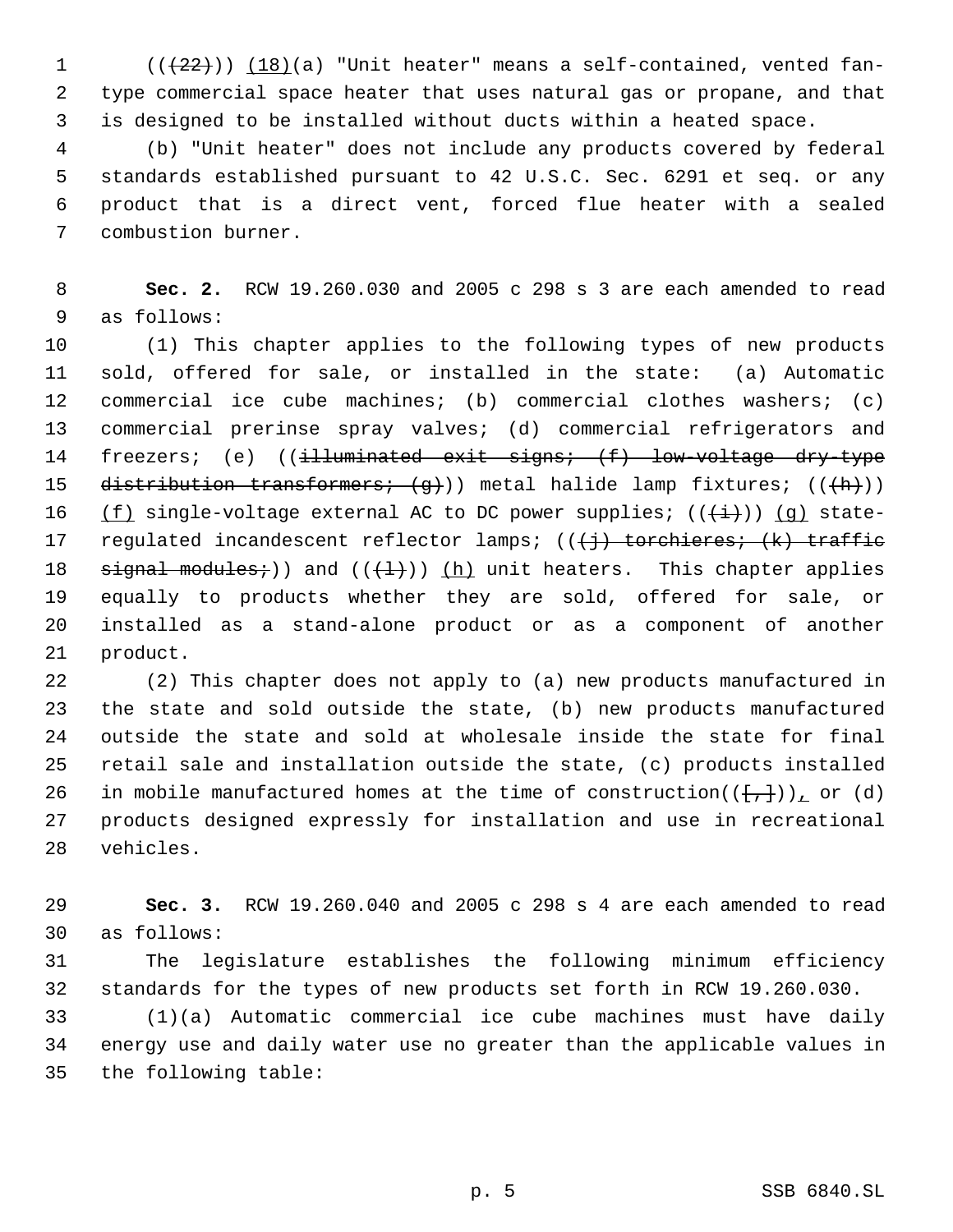| $\overline{a}$ |                       |                 |                    | Maximum          | Maximum condenser        |
|----------------|-----------------------|-----------------|--------------------|------------------|--------------------------|
| 3              |                       |                 | Harvest rate       | energy use       | water use                |
| 4              | Equipment type        | Type of cooling | (lbs. ice/24 hrs.) | $(kWh/100$ lbs.) | $(gallons/100$ lbs. ice) |
| 5              | Ice-making head       | water           | < 500              | $7.80 - .0055H$  | 200 - .022H              |
| 6              |                       |                 | $>= 500 < 1436$    | $5.58 - .0011H$  | $200 - .022H$            |
| 7              |                       |                 | $>=1436$           | 4.0              | $200 - .022H$            |
| 8              | Ice-making head       | air             | 450                | $10.26 - .0086H$ | Not applicable           |
| 9              |                       |                 | $>=150$            | $6.89 - .0011H$  | Not applicable           |
| 10             | Remote condensing but | air             | < 1000             | $8.85 - 0.0038$  | Not applicable           |
| 11             | not remote compressor |                 | $>=1000$           | 5.10             | Not applicable           |
| 12             | Remote condensing and | air             | < 934              | 8.85 - .0038H    | Not applicable           |
| 13             | remote compressor     |                 | $>=$ 934           | 5.3              | Not applicable           |
| 14             | Self-contained models | water           | $<$ 200            | 11.40 - .0190H   | 191 - .0315H             |
| 15             |                       |                 | $>=200$            | 7.60             | 191 - .0315H             |
| 16             | Self-contained models | air             | <175               | 18.0 - .0469H    | Not applicable           |
| 17             |                       |                 | $>=175$            | 9.80             | Not applicable           |
|                |                       |                 |                    |                  |                          |

 Where H= harvest rate in pounds per twenty-four hours which must be reported within 5% of the tested value.

"Maximum water use" applies only to water used for the condenser.

 (b) For purposes of this section, automatic commercial ice cube machines shall be tested in accordance with ARI 810-2003 test method as published by the air-conditioning and refrigeration institute. Ice- making heads include all automatic commercial ice cube machines that are not split system ice makers or self-contained models as defined in ARI 810-2003.

 (2) Commercial clothes washers must have a minimum modified energy factor of 1.26. For the purposes of this section, capacity and modified energy factor are defined and measured in accordance with the current federal test method for clothes washers as found at 10 C.F.R. Sec. 430.23.

 (3) Commercial prerinse spray valves must have a flow rate equal to or less than 1.6 gallons per minute when measured in accordance with the American society for testing and materials' "Standard Test Method for Prerinse Spray Valves," ASTM F2324-03.

 (4)(a) Commercial refrigerators and freezers must meet the applicable requirements listed in the following table: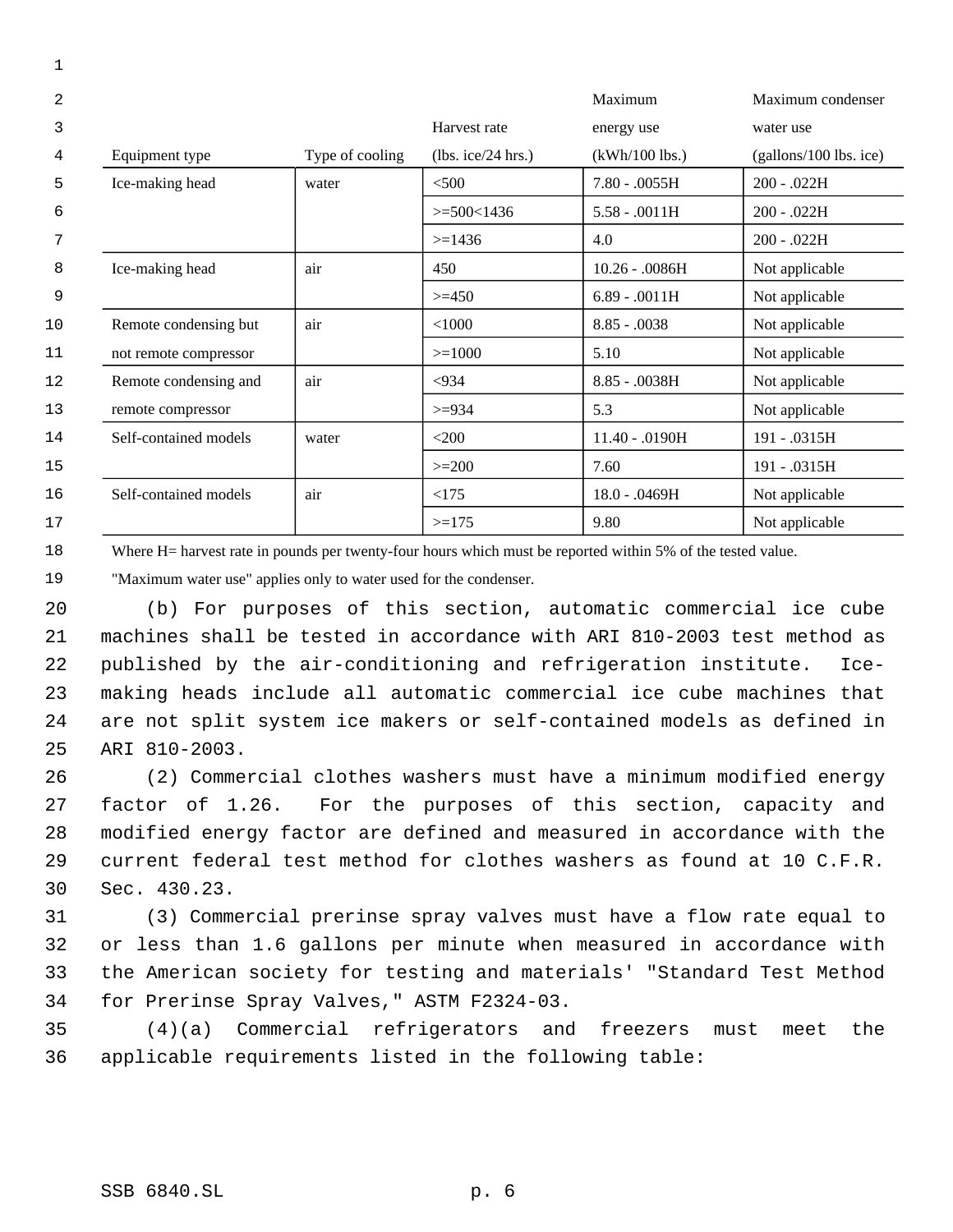| $\mathbf{1}$ | <b>Equipment Type</b>                                                                                 | Doors       | Maximum Daily Energy Consumption (kWh)                                  |  |  |
|--------------|-------------------------------------------------------------------------------------------------------|-------------|-------------------------------------------------------------------------|--|--|
| 2            | Reach-in cabinets, pass-through cabinets,                                                             | Solid       | $0.10V + 2.04$                                                          |  |  |
| 3            | and roll-in or roll-through cabinets that are                                                         | Transparent | $0.12V + 3.34$                                                          |  |  |
|              | refrigerators                                                                                         |             |                                                                         |  |  |
| 4            | Reach-in cabinets, pass-through cabinets,                                                             | Transparent | $.126V + 3.51$                                                          |  |  |
| 5            | and roll-in or roll-through cabinets that are                                                         |             |                                                                         |  |  |
| 6            | "pulldown" refrigerators                                                                              |             |                                                                         |  |  |
| 7            | Reach-in cabinets, pass-through cabinets,                                                             | Solid       | $0.40V + 1.38$                                                          |  |  |
| 8            | and roll-in or roll-through cabinets that are                                                         | Transparent | $0.75V + 4.10$                                                          |  |  |
|              | freezers                                                                                              |             |                                                                         |  |  |
| 9            | Reach-in cabinets that are refrigerator-freezers                                                      | Solid       | $0.27AV - 0.71$                                                         |  |  |
| 10           | with an AV of 5.19 or higher                                                                          |             |                                                                         |  |  |
| 11           |                                                                                                       |             |                                                                         |  |  |
| 12           | kWh= kilowatt hours                                                                                   |             |                                                                         |  |  |
| 13           | V= total volume ( $ft^3$ )                                                                            |             |                                                                         |  |  |
| 14           | AV= adjusted volume= $[1.63 \times \text{freeger volume (ft}^3)] + \text{refrigerator volume (ft}^3)$ |             |                                                                         |  |  |
| 15           | (b) For purposes of this section, "pulldown" designates products                                      |             |                                                                         |  |  |
| 16           | designed to take a fully stocked refrigerator with beverages at 90                                    |             |                                                                         |  |  |
| 17           | degrees F and cool those beverages to a stable temperature of<br>38                                   |             |                                                                         |  |  |
| 18           | degrees F within 12 hours or less. Daily energy consumption shall be                                  |             |                                                                         |  |  |
| 19           | accordance<br>the<br>American<br>national<br>in<br>with<br>standards<br>measured                      |             |                                                                         |  |  |
| 20           | institute/American<br>society of<br>heating, refrigerating<br>air-<br>and                             |             |                                                                         |  |  |
| 21           | conditioning engineers test method 117-2002, except that the back-                                    |             |                                                                         |  |  |
| 22           | loading doors of pass-through and roll-through refrigerators<br>and                                   |             |                                                                         |  |  |
| 23           | freezers must remain closed throughout the test, and except that the                                  |             |                                                                         |  |  |
| 24           |                                                                                                       |             | controls of all appliances must be adjusted to obtain the following     |  |  |
| 25           | product temperatures.                                                                                 |             |                                                                         |  |  |
| 26           | Product or compartment type                                                                           |             | Integrated average product temperature in degrees Fahrenheit            |  |  |
| 27           | Refrigerator                                                                                          |             | $38 + 2$                                                                |  |  |
| 28           | Freezer                                                                                               |             | $0+2$                                                                   |  |  |
| 29           | (5)                                                                                                   |             | (( <del>Illuminated exit signs must have an input power demand of</del> |  |  |
| 30           |                                                                                                       |             | five watts or less per illuminated face. For the purposes of this       |  |  |
| 31           |                                                                                                       |             | section, input power demand is measured in accordance with the United   |  |  |
| 32           |                                                                                                       |             | States environmental protection agency's energy star exit sign          |  |  |
| 33           | program's conditions for testing, version 3.0. Illuminated exit signs                                 |             |                                                                         |  |  |
| 34           | must meet all applicable building and safety codes.                                                   |             |                                                                         |  |  |
|              |                                                                                                       |             |                                                                         |  |  |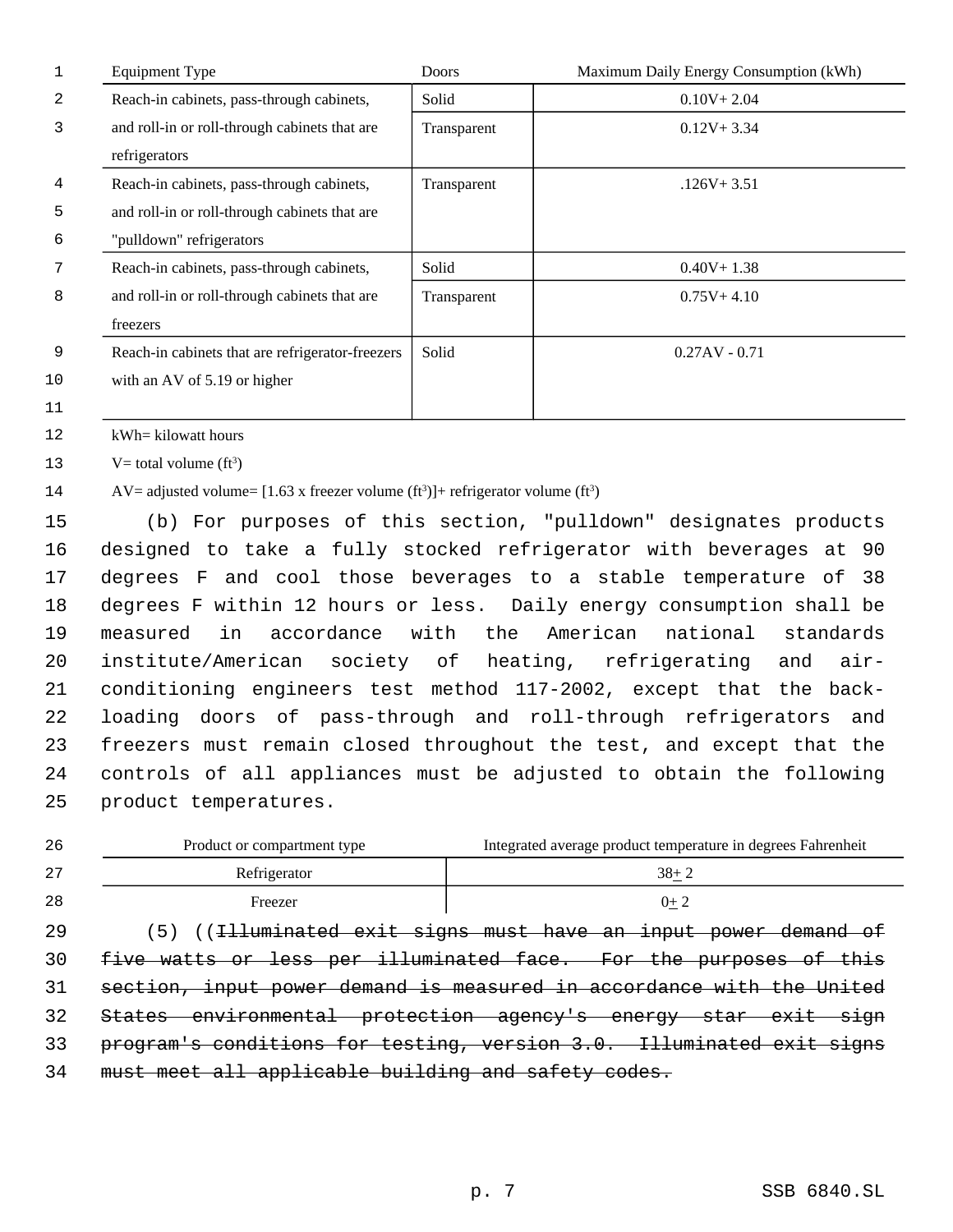1 (6)(a) Low-voltage dry-type distribution transformers shall have

efficiencies not less than the applicable values in the following table

3 when tested at thirty-five percent of the rated output power:

| 4    | <b>Single Phase</b>   |                   | <b>Three Phase</b> |                       |                   |                |
|------|-----------------------|-------------------|--------------------|-----------------------|-------------------|----------------|
| 5    | Rated power output in |                   | <b>Minimum</b>     | Rated power output in |                   | <b>Minimum</b> |
| 6    | kVa                   |                   | efficiency %       | kVa                   |                   | efficiency %   |
| 7    | $\geq$ 15             | $\leq 25$         | 97.7               | $\geq$ 15             | 430               | 97.0           |
| 8    | $\geq 25$             | 37.5              | 98.0               | $\geq 30$             | $\leftrightarrow$ | 97.5           |
| 9    | $\geq 37.5$           | < 50              | 98.2               | $\geq$ 45             | $\leftrightarrow$ | 97.7           |
| $10$ | $\geq 50-$            | $\leftrightarrow$ | 98.3               | $\geq$ 75             | 412.5             | 98.0           |
| 11   | $\geq$ 75             | 400               | 98.5               | $\geq$ 112.5          | 450               | 98.2           |
| 12   | $\geq 100$            | <167              | 98.6               | $\geq$ 150            | < 225             | 98.3           |
| 13   | $\geq 167$            | < 250             | 98.7               | $\geq$ 225            | 4300              | 98.5           |
| 14   | >250                  | $\leftrightarrow$ | 98.8               | $\geq 300$            | 4500              | 98.6           |
| 15   | 333                   |                   | 98.9               | $\geq 500$            | <750              | 98.7           |
| 16   |                       |                   |                    | >750                  | 4000              | 98.8           |
| 17   |                       |                   |                    | 1000                  |                   | 98.9           |
|      |                       |                   |                    |                       |                   |                |

18  $kVa=kilovolt$  amperes

 (b) For the purposes of this section, low-voltage dry-type distribution transformer efficiency is measured in accordance with the national electrical manufacturers association TP 2-1998 test method.

22  $(7)$ )) Metal halide lamp fixtures designed to be operated with lamps rated greater than or equal to 150 watts but less than or equal to 500 watts shall not contain a probe-start metal halide lamp ballast.

 ( $(\overline{+8})$ )  $(6)(a)$  Single-voltage external AC to DC power supplies shall meet the requirements in the following table:

| 27 | Nameplate output                       | Minimum Efficiency in Active Mode          |
|----|----------------------------------------|--------------------------------------------|
| 28 | $<$ 1 Watt                             | $0.49 * \text{Nameplate Output}$           |
| 29 | $>$ or = 1 Watt and $<$ or = 49 Watts  | $0.09 *$ Ln (Nameplate Output) + 0.49      |
| 30 | $>$ 49 Watts                           | 0.84                                       |
| 31 |                                        | Maximum Energy Consumption in No-Load Mode |
| 32 | $< 10$ Watts                           | 0.5 Watts                                  |
| 33 | $>$ or = 10 Watts and < or = 250 Watts | $0.75$ Watts                               |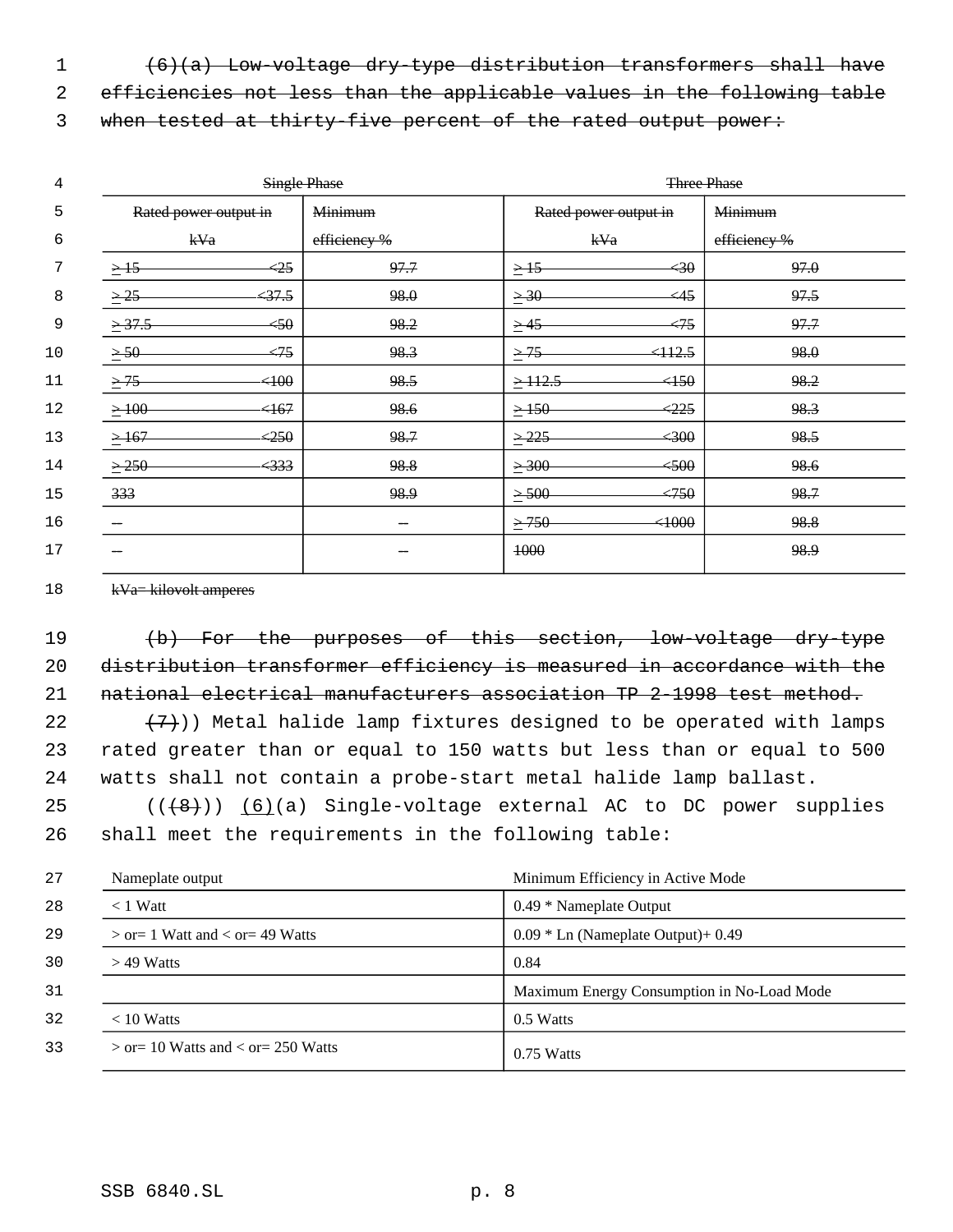Where Ln (Nameplate Output) - Natural Logarithm of the nameplate output expressed in Watts

 (b) For the purposes of this section, efficiency of single-voltage external AC to DC power supplies shall be measured in accordance with the United States environmental protection agency's "Test Method for Calculating the Energy Efficiency of Single-Voltage External AC to DC and AC to AC Power Supplies," by Ecos Consulting and Power Electronics Application Center, dated August 11, 2004.

8 ((<del>(9)</del>)) <u>(7)</u>(a) State-regulated incandescent reflector lamps ((that 9 are not 50 watt elliptical reflector lamps must meet the minimum 10 efficacies in the following table:

| 11 | Wattage     | Minimum average lamp efficacy (lumens per watt) |
|----|-------------|-------------------------------------------------|
| 12 | $40 - 50$   | 40.5                                            |
| 13 | $51 - 66$   | $+1.0$                                          |
| 14 | $67 - 85$   | 12.5                                            |
| 15 | $86 - 115$  | 44.0                                            |
| 16 | $+16 - 155$ | $+4.5$                                          |
| 17 | $156 - 205$ | 45.0                                            |

 (b) Lamp efficacy must be measured in accordance with the 19 applicable federal test method as found at 10 C.F.R. Sec. 430.23. (10) Torchieres may not use more than 190 watts. A torchiere is deemed to use more than 190 watts if any commercially available lamp or combination of lamps can be inserted in a socket and cause the torchiere to draw more than 190 watts when operated at full brightness. (11)(a) Traffic signal modules must have maximum and nominal wattage that do not exceed the applicable values in the following table:

| 27 | Module Type                         | Maximum Wattage (at 74°C) | Nominal Wattage (at 25°C) |
|----|-------------------------------------|---------------------------|---------------------------|
| 28 | 12" red ball (or 300 mm circular)   | 47                        | $^{\rm +}$                |
| 29 | 8" red ball (or 200 mm circular)    | $+3$                      | 8                         |
| 30 | $12$ " red arrow (or 300 mm arrow)  | 42                        |                           |
| 31 |                                     |                           |                           |
| 32 | 12" green ball (or 300 mm circular) | 15                        | 45                        |
| 33 | 8" green ball (or 200 mm circular)  | 42                        | 42                        |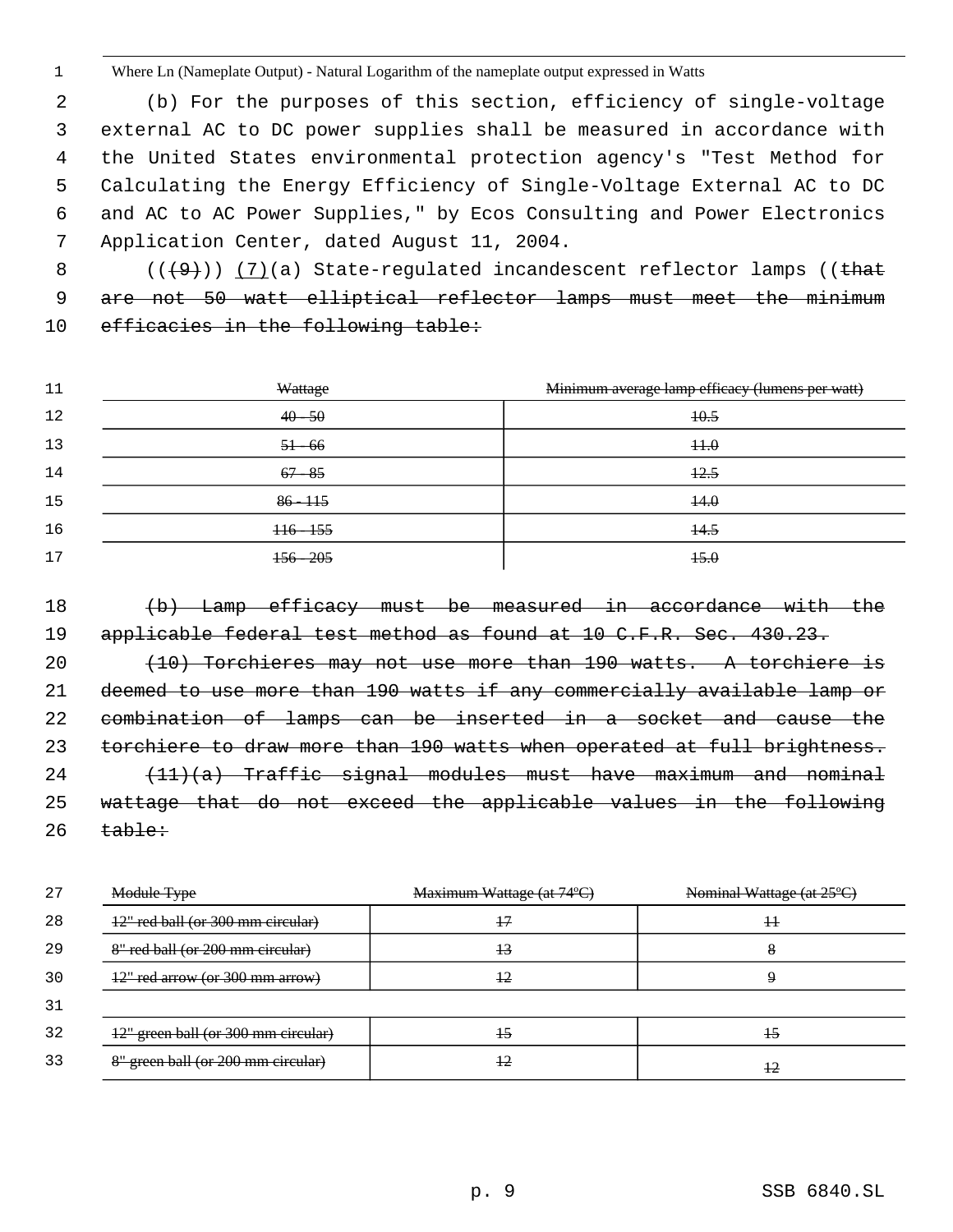$1 \t 12^{\circ}$  green arrow (or 300 mm arrow)  $11$  11 11 11 11 11 11 11 mm= millimeter (b) For the purposes of this section, maximum wattage and nominal wattage must be measured in accordance with and under the testing conditions specified by the institute for transportation engineers "Interim LED Purchase Specification, Vehicle Traffic Control Signal Heads, Part 2: Light Emitting Diode Vehicle Traffic Signal Modules.")) 8 shall meet the minimum average lamp efficacy requirements for federally regulated incandescent reflector lamps contained in 42 U.S.C. Sec.  $10 \quad 6295(i)(1)(A)$ . (b) The following types of incandescent lamps are exempt from these 12 requirements: 13 (i) Lamps rated at fifty watts or less of the following types: BR 30, ER 30, BR 40, and ER 40; 15 (ii) Lamps rated at sixty-five watts of the following types: BR 30, BR 40, and ER 40; and (iii) R 20 lamps of forty-five watts or less. 18 (( $(12)$ )) (8) Unit heaters must be equipped with intermittent ignition devices and must have either power venting or an automatic flue damper. **Sec. 4.** RCW 19.260.050 and 2005 c 298 s 5 are each amended to read as follows: 23 (1) ((On or after January 1, 2007,)) No new commercial prerinse spray valve, commercial clothes washer, commercial refrigerator or

25 freezer, ((illuminated exit sign, low-voltage dry-type distribution 26 transformer, single-voltage external AC to DC power supply,) state-27 regulated incandescent reflector lamp, ((torchiere, traffic signal 28 module,)) or unit heater manufactured on or after January 1, 2007, may 29 be sold or offered for sale in the state unless the efficiency of the 30 new product meets or exceeds the efficiency standards set forth in RCW 31 19.260.040. ((On or after January 1, 2008,)) No new automatic 32 commercial ice cube machine, single-voltage external AC to DC power 33 supply, or metal halide lamp fixtures manufactured on or after January 34 1, 2008, may be sold or offered for sale in the state unless the 35 efficiency of the new product meets or exceeds the efficiency standards 36 set forth in RCW 19.260.040.